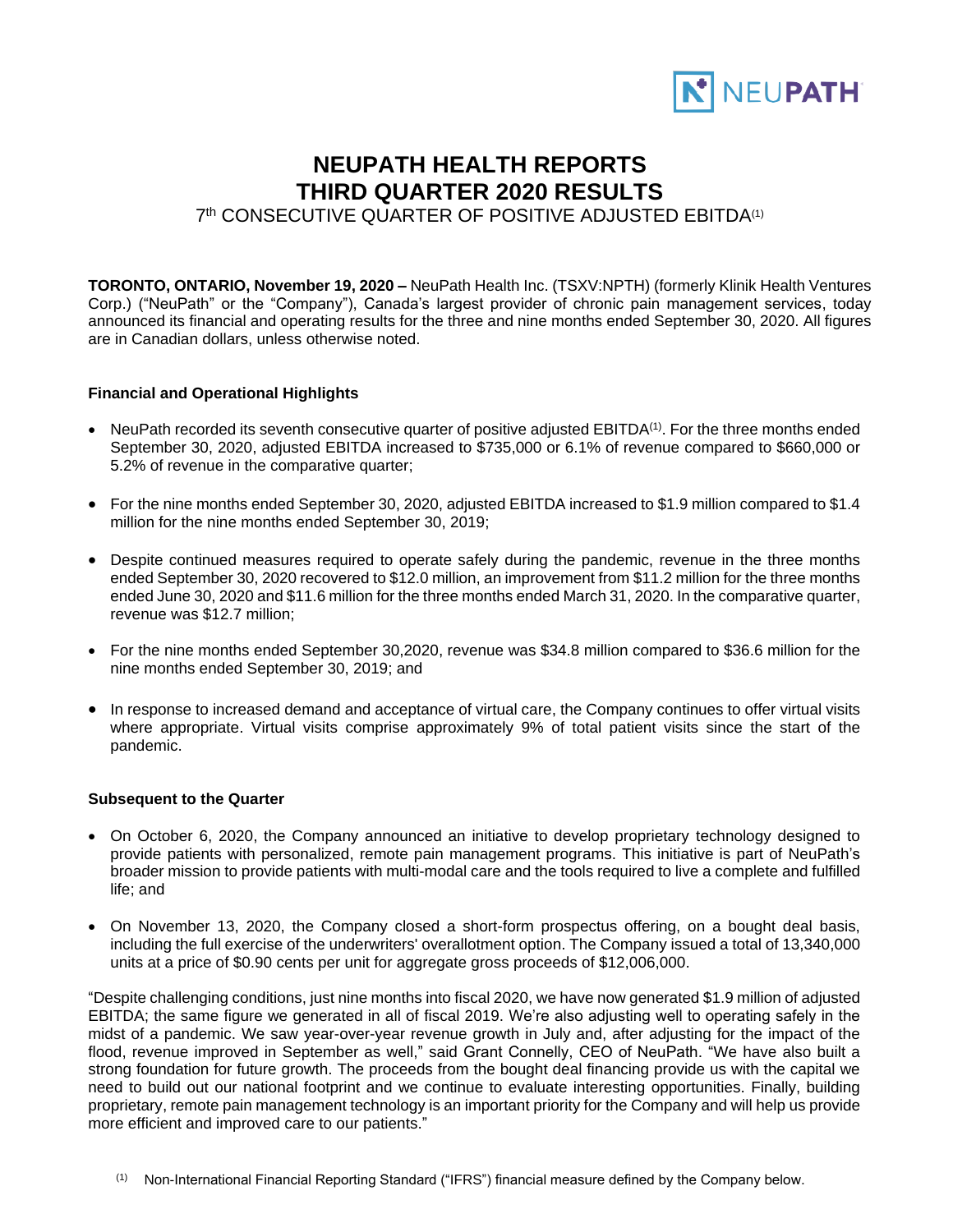# **Third Quarter 2020 Financial Results**

Total medical services revenue was \$12.0 million for the three months ended September 30, 2020 compared to \$12.7 million for the three months ended September 30, 2019. The pandemic led to the earlier cancellation of vacation plans for both physicians and staff. August represented the first, real window for the Company's staff and physicians to take some vacation time. The Company's capacity utilization was negatively impacted by a large concentration of physician vacation time which, in turn, led to a decrease in revenue in the quarter. In addition, one of the Company's clinics was temporarily closed due to a flood, which also negatively impacted revenue. For the nine months ended September 30, 2020, total medical services revenue was \$34.8 million compared to \$36.6 million for the nine months ended September 30, 2019.

Total operating expenses decreased to \$12.1 million for the three months ended September 30, 2020 compared to \$13.1 million for the three months ended September 30, 2019. The decrease was related to a reduction in the cost of medical services to \$9.4 million or 78.5% of medical services revenue, compared to \$10.2 million or 80.3% of medical services revenue in the comparative quarter. In addition, interest costs decreased to \$0.2 million for the three months ended September 30, 2020 compared to \$0.5 million for the three months ended September 30, 2019. For the nine months ended September 30, 2020, total operating expenses were \$36.3 million compared to \$38.4 million for the nine months ended September 30, 2019.

Adjusted EBITDA increased to \$735,000 for the three months ended September 30, 2020 compared to \$660,000 for the three months ended September 30, 2019. For the nine months ended September 30, 2020, adjusted EBITDA was \$1.9 million compared to \$1.4 million for the nine months ended September 30, 2019.

### **Non-IFRS Financial Measures**

This news release contains financial terms (such as adjusted EBITDA) that are not considered in IFRS. Such financial measures, together with measures prepared in accordance with IFRS, provide useful information to investors and shareholders, as management uses them to evaluate the operating performance of the Company. The Company's determination of these non-IFRS measures may differ from other reporting issuers, and therefore are unlikely to be comparable to similar measures presented by other companies. Further, these non-IFRS measures should not be considered in isolation or as a substitute for measures of performance or cash flows prepared in accordance with IFRS. These financial measures are included because management uses this information to analyze operating performance and liquidity.

### *Adjusted EBITDA*

Management believes EBITDA (earnings before interest, taxes, depreciation and amortization) is a common measure used to assess profitability before the impact of different financing methods, income taxes, depreciation and impairment of capital assets and amortization of intangible assets.

The Company defines adjusted EBITDA as earnings before depreciation and amortization, net interest expense (income) and income tax expense (recovery), stock-based compensation expense, transaction costs related to the Qualifying Transaction, restructuring, fair value adjustments, impairment and finance income.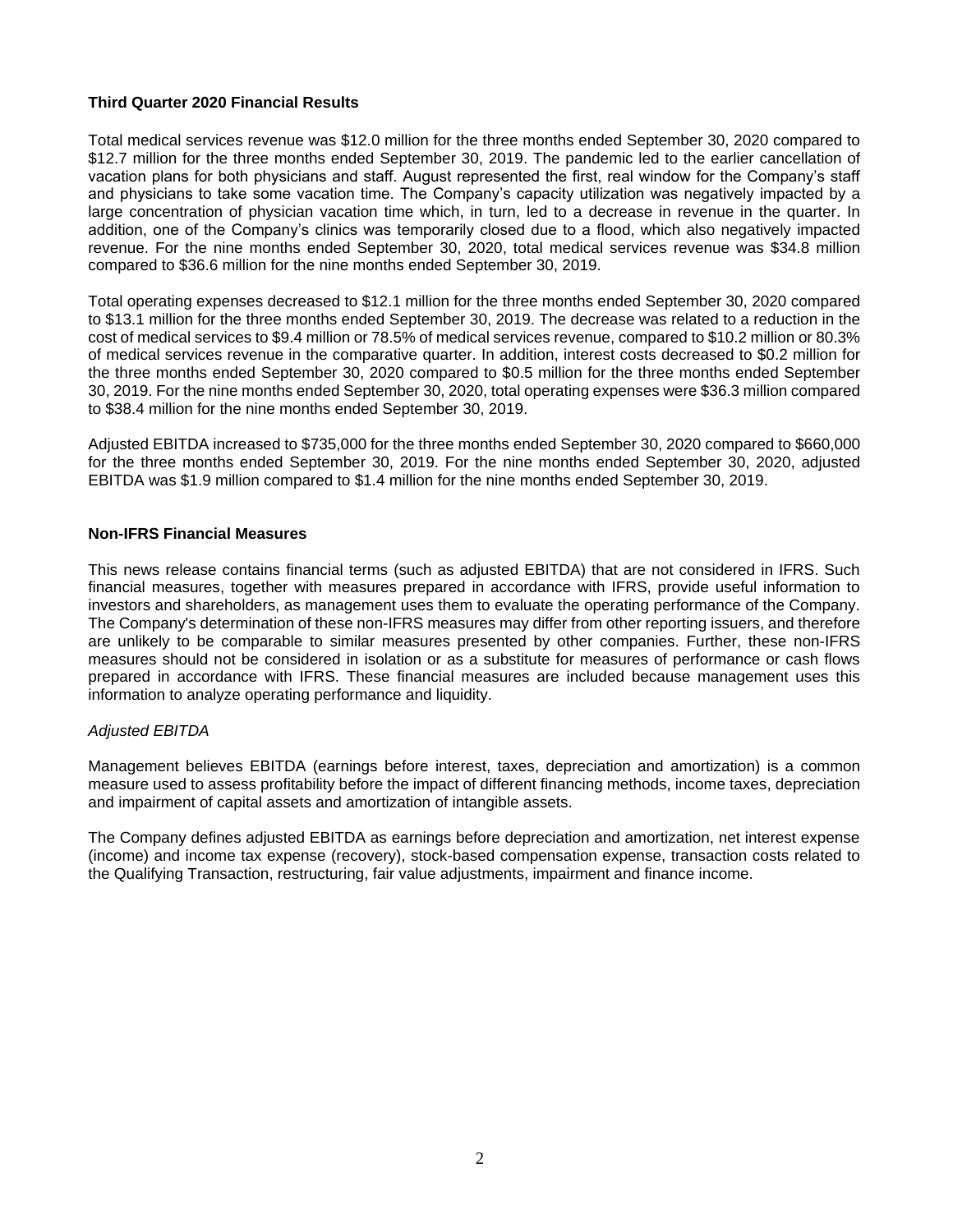A reconciliation of adjusted EBITDA to net income (loss) is as follows:

| (\$ in thousands)                     | 2020  | 2019  | 2020     | 2019     |
|---------------------------------------|-------|-------|----------|----------|
| Net loss and comprehensive loss       | (290) | (589) | (4, 471) | (2, 549) |
| Add back:                             |       |       |          |          |
| Depreciation and amortization         | 632   | 627   | 1,892    | 1,857    |
| Net interest expense                  | 153   | 462   | 1,289    | 1,394    |
| Income tax expense                    | 190   | 81    | 397      | 373      |
| <b>EBITDA</b>                         | 685   | 581   | (893)    | 1,075    |
| Add back:                             |       |       |          |          |
| Stock-based compensation              | 61    |       | 124      |          |
| Fair value adjustments                |       | 93    | 405      | 401      |
| Listing expense and transaction costs |       |       | 2,258    |          |
| Finance income                        | (11)  | (14)  | (35)     | (42)     |
| <b>Adiusted EBITDA</b>                | 735   | 660   | 1.859    | 1.434    |

Three Months ended September 30, Nine Months ended September 30,

For further details on the results, please refer to NeuPath's Management, Discussion and Analysis and Condensed Consolidated Interim Financial Statements for the three and nine months ended September 30, 2020 which are available on the Company's website [\(www.neupath.com\)](http://www.neupath.com/) and under the Company's profile on SEDAR.

# **About NeuPath**

NeuPath is Canada's largest provider of chronic pain management services that operates under two leading brands in Ontario: CPM - Centres for Pain Management and InMedic Creative Medicine. NeuPath has 12 locations across Ontario with more than 100 staff members that provide care to over 11,000 patients annually. NeuPath offers a comprehensive chronic pain assessment and multi-modal treatment plan based on recommendations by a group of trained physicians to help patients manage their chronic pain and optimize their quality of life. In addition to chronic pain management clinics, NeuPath offers workplace health services as the single, largest cost of chronic pain is lost productivity due to sick days, short and long-term disability claims, and job loss.

### **Forward-Looking Statements**

*This news release contains forward-looking statements. All statements, other than statements of historical fact, that address activities, events or developments that the Company believes, expects or anticipates will or may occur in the future including, without limitation, the impact of the COVID-19 pandemic on the Company's operations and measures*  implemented in response to the COVID-19 pandemic are forward-looking statements. These forward-looking *statements reflect the current expectations or beliefs of the Company based on information currently available to the Company. Forward-looking statements are subject to a number of risks and uncertainties that may cause the actual results of the Company to differ materially from those discussed in the forward-looking statements, and even if such actual results are realized or substantially realized, there can be no assurance that they will have the expected consequences to, or effects on, the Company. Factors that could cause actual results or events to differ materially from current expectations included in this news release include, among other things, the severity, duration and spread of the COVID-19 outbreak, as well as its direct and indirect impacts that the pandemic may have on the Company's operations. A comprehensive discussion of these and other risks and uncertainties can be found in the Company's filing statement dated May 29, 2020 and filed on SEDAR June 2, 2020 under the Company's profile at [www.sedar.com.](http://www.sedar.com/)* 

*Any forward-looking statement speaks only as of the date on which it is made and, except as may be required by*  applicable securities laws, the Company disclaims any intent or obligation to update any forward-looking statement, whether as a result of new information, future events or results or otherwise. Although the Company believes that the *assumptions underlying the forward-looking statements are reasonable, forward-looking statements are not guarantees of future performance and accordingly undue reliance should not be put on such statements due to their inherent uncertainty.*